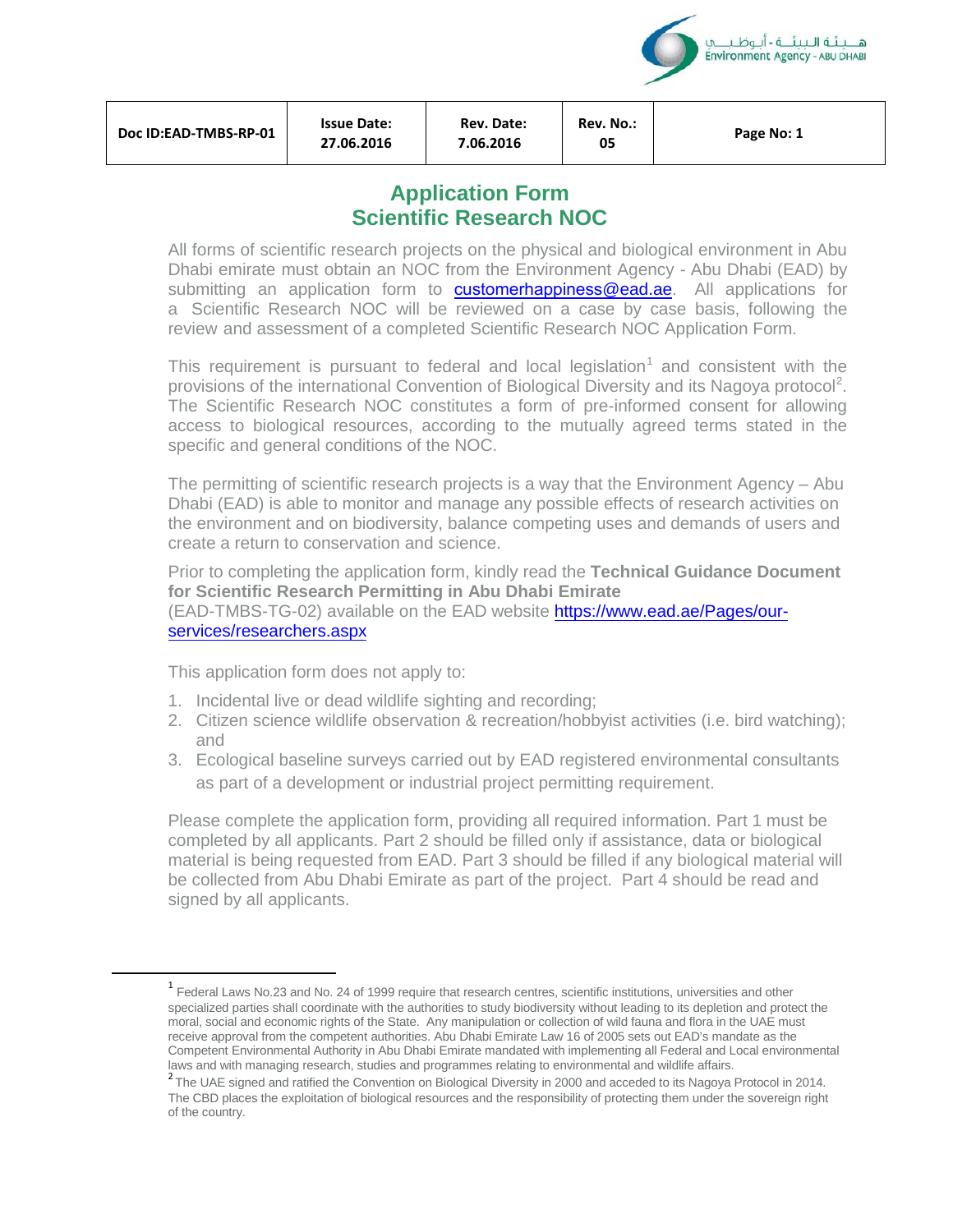| Rev. No.:<br>Rev. Date:<br><b>Issue Date:</b><br>Doc ID:EAD-TMBS-RP-01<br>Page No: 2<br>05<br>27.06.2016<br>27.06.2016 |  |  |  |  |  |
|------------------------------------------------------------------------------------------------------------------------|--|--|--|--|--|
|------------------------------------------------------------------------------------------------------------------------|--|--|--|--|--|

هـ بيئة البيئــة - أبوظ Environment Agency - ABU DHABI

Contact details for EAD Customer Services in case of any questions or clarifications are: Tel: +971 (2) 445-4777; Fax: +971 (2) 446-3339

## E-mail: customerhappiness@ead.ae

Applicants will be advised if further information is required before this application can be processed. EAD will assess the application and issue an approval if they are satisfied that the application meets all the requirements. Applications will be processed within 25 working days from receipt of a complete application.

Once you are ready to submit your application, please review the checklist below to ensure that all the information necessary has been provided:

## **CHECK LIST**

- Research proposal;
- Detailed sampling plan & protocol;
- Sampling location maps (shapefiles, JPEG, kmz);
- Evidence of qualifications, previous publications or experience;
- Written consultations with local stakeholders and land owners (if applicable);
- Residency visa copies for residents and Business visa copies for visiting researchers;
- Identification documents and CVs of research team;
- Other required authorisations or permits from other agencies when applicable (e.g. CITES permits, Export/Import permits, Civil Aviation Authority Drone permit); and
- A complete and signed Scientific Research NOC Application Form.

All efforts in putting together a detailed application are greatly appreciated and will allow EAD to effectively and efficiently process your application.

If an NOC is granted and, upon expiry, you wish to renew the NOC, you can apply for renewal with or without modification of the project upon submission of a progress report to **customerhappiness@ead.ae** 

Please be reminded of the need to ensure no impact on the environment from your research activity. Penalties for anyone carrying out any damage or harm to man or the safety of the environment are stated in Abu Dhabi Law 16 of 2005:

• *Article (14) - It shall be prohibited for any establishment or any individual to carry out any activity that could negatively affect the lives of human beings and the safety of the environment before obtaining a license from the Agency. -The Agency inspectors may stop the activity of any establishment or prevent the use of any material, tool or device if they are used in such a manner that would endanger health and safety of man and environment. -Anyone causing by his or her action or negligence any damage or harm to man or the safety of the environment shall bear all charges and costs necessary for remedial or removal of such a damage*.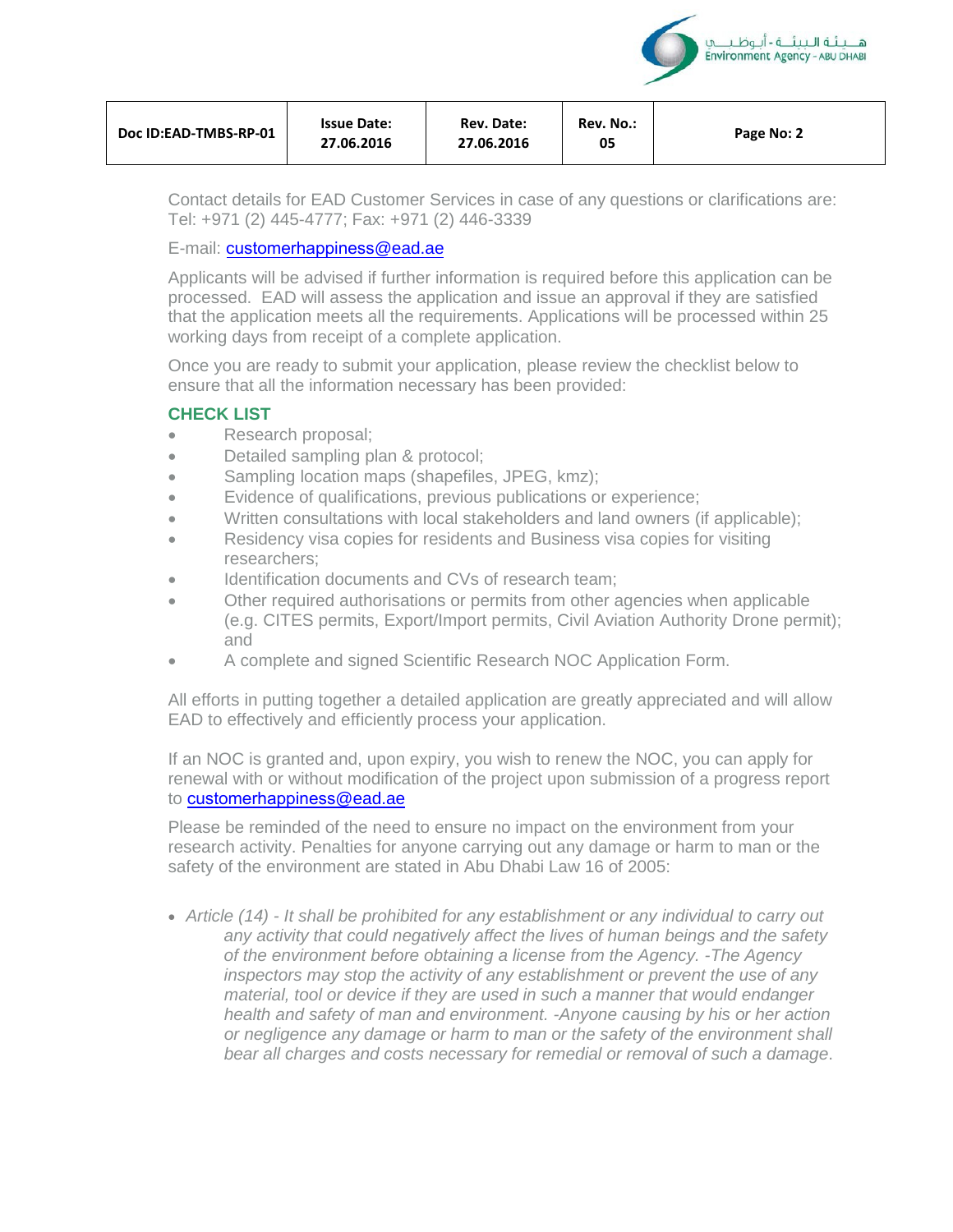

| Doc ID:EAD-TMBS-RP-01 | <b>Issue Date:</b><br>27.06.2016 | Rev. Date:<br>27.06.2016 | Rev. No.:<br>05 | Page No: 3 |
|-----------------------|----------------------------------|--------------------------|-----------------|------------|
|-----------------------|----------------------------------|--------------------------|-----------------|------------|

Office use only (tick appropriate):

 $\overline{\phantom{a}}$ 

| <b>Research</b><br><b>Project only</b> | <b>Research</b><br>Project &<br><b>Specimen</b><br><b>Collection</b> | <b>Research</b><br><b>Focus</b><br>Area |  | <b>Research</b><br>category |  |
|----------------------------------------|----------------------------------------------------------------------|-----------------------------------------|--|-----------------------------|--|
|----------------------------------------|----------------------------------------------------------------------|-----------------------------------------|--|-----------------------------|--|

# **Application for Scientific Research NOC**

## **Part 1: General Information** *(applicable to all projects)*

| <b>PROJECT TITLE</b>          |                           |                |         |      |  |
|-------------------------------|---------------------------|----------------|---------|------|--|
|                               |                           |                |         |      |  |
| <b>RESEARCHER<sup>3</sup></b> | Title                     |                |         |      |  |
|                               | <b>Full Name</b>          |                |         |      |  |
|                               | <b>ID/Passport Number</b> |                |         |      |  |
|                               | Institution or Company    |                |         |      |  |
|                               | Department                |                |         |      |  |
|                               | Postal address            |                |         |      |  |
|                               | Physical address          |                |         |      |  |
|                               | Tel                       | W <sub>1</sub> | Mobile: | Fax: |  |
|                               | e-mail                    |                |         |      |  |
| <b>SUPERVISOR4</b>            | <b>Title</b>              |                |         |      |  |
|                               | <b>Full Name</b>          |                |         |      |  |
|                               | ID/Passport Number        |                |         |      |  |
|                               | Institution               |                |         |      |  |
|                               | Department                |                |         |      |  |
|                               | Postal address            |                |         |      |  |
|                               | Physical address          |                |         |      |  |
|                               | Tel                       | W:             | Cell:   | Fax: |  |
|                               | e-mail                    |                |         |      |  |
|                               |                           |                |         |      |  |

<span id="page-2-1"></span><span id="page-2-0"></span>**<sup>3</sup>** Non-resident individuals or research groups not affiliated with a local UAE-based institution must provide copies of their Business Visas. Tourist Visas are not acceptable for visitors aiming to conduct research in the UAE. All visiting researchers must be familiar with UAE environmental federal and local rules and regulations prior to commencing their activity. They are encouraged to obtain prior approval from EAD through a formal letter or collaborate with a local institution for research projects. They must provide all raw data collected in the country to EAD in the required format and acknowledge any local collaborators in their publications. **4** Most research projects for degree purposes will have an academic supervisor; however, some research for non-degree purposes may not have a supervisor, in which case it is not necessary to list a supervisor.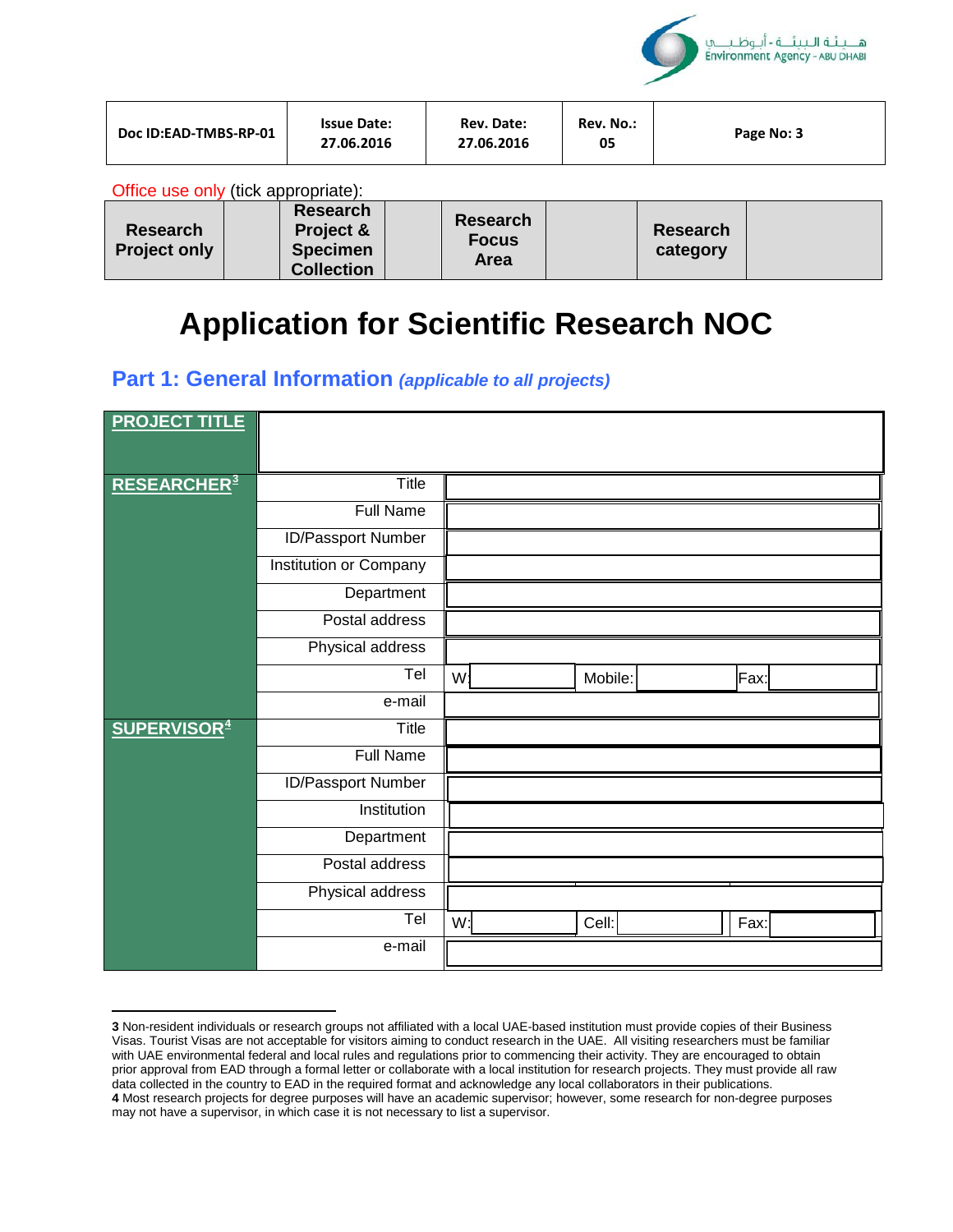

| Doc ID:EAD-TMBS-RP-01       | <b>Issue Date:</b><br>27.06.2016 | Rev. Date:<br>27.06.2016 | Rev. No.:<br>05 | Page No: 4 |
|-----------------------------|----------------------------------|--------------------------|-----------------|------------|
| CO-<br>WORKERS <sup>5</sup> | Title                            |                          |                 |            |
|                             | <b>Full Name</b>                 |                          |                 |            |

#### **COLLABORATORS:**

*If you are based outside the United Arab Emirates, please provide a copy of your business visa and give the contact details of the agency or person or institution with whom you are collaborating - N.B. this collaboration is highly advisable for all foreign-based applicants. Access to certain coastal and marine sites in Abu Dhabi requires a local collaborator/sponsor to enable you to obtain an authorisation from the Critical Infrastructure and Coastal Protection Authority (CICPA). If you do not have a local collaborator, you may request a collaboration agreement with the Environment Agency Abu Dhabi upon submitting this application.* 

| Title                     |    |       |      |
|---------------------------|----|-------|------|
| <b>Full Name</b>          |    |       |      |
| <b>Emirates ID Number</b> |    |       |      |
| Organisation              |    |       |      |
| Department                |    |       |      |
| Postal address            |    |       |      |
| Physical address          |    |       |      |
| Tel                       | W: | Cell: | Fax: |
| e-mail                    |    |       |      |
|                           |    |       |      |
|                           |    |       |      |
|                           |    |       |      |

#### **PROJECT LEVEL:**

 $\overline{\phantom{a}}$ 

*Undergraduate, Honours, MSc, PhD, Post-Doctoral, Research for non-degree purposes e.g. group field trips, contract research, follow-up investigation[6](#page-3-1) , citizen science project, other (explain).*

<span id="page-3-1"></span><span id="page-3-0"></span>**<sup>5</sup>** Co-workers are those who will assist with the analysis and write up of the research, and/or that may be involved with field work; all co-workers will be listed as 'nominees' on any collecting permits and can therefore collect and curate specimens/materials according to the NOC conditions. Note: Add additional rows if necessary.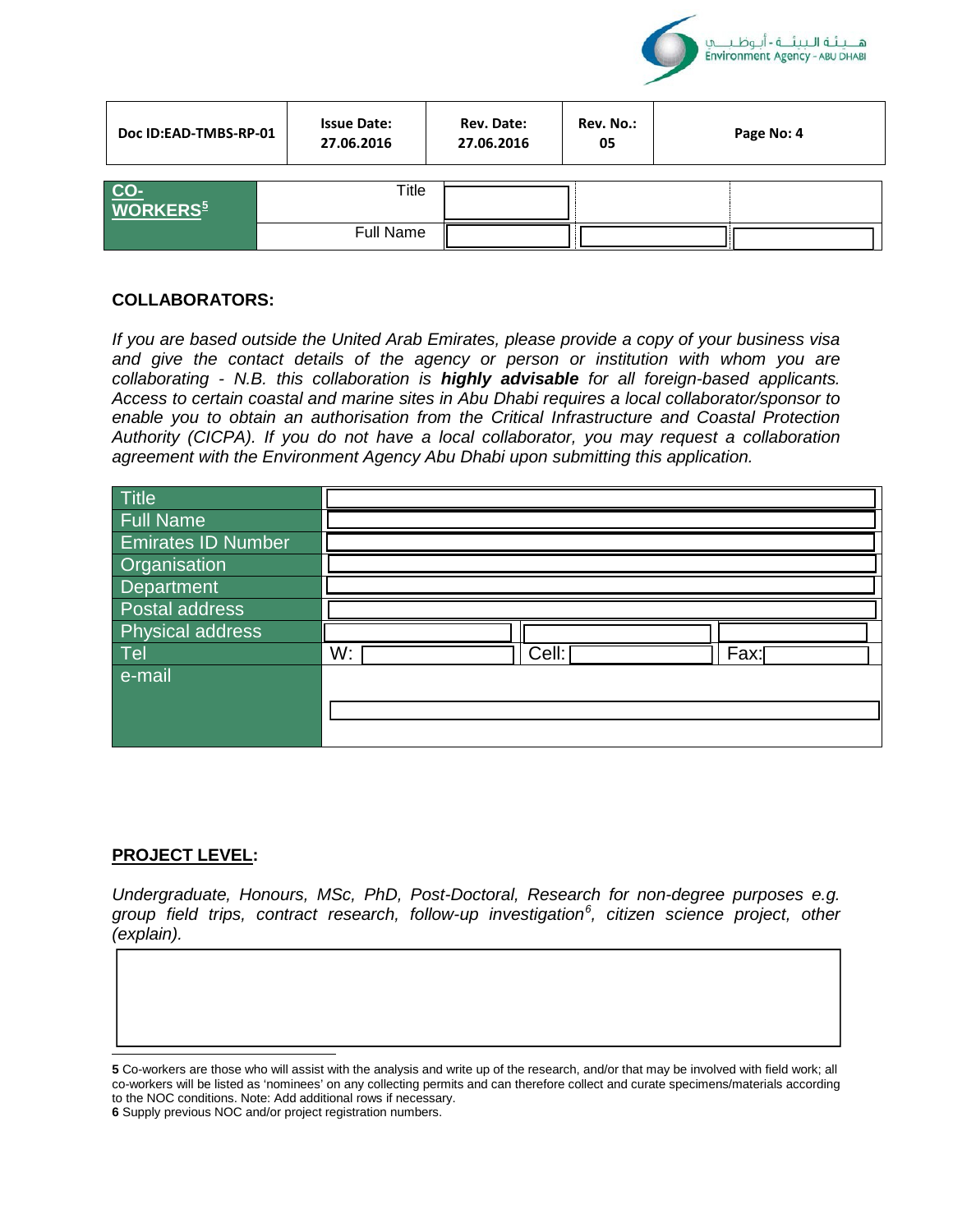

| Rev. No.:<br>Rev. Date:<br><b>Issue Date:</b><br>Doc ID:EAD-TMBS-RP-01<br>Page No: 5<br>27.06.2016<br>27.06.2016<br>05 |  |  |  |  |  |
|------------------------------------------------------------------------------------------------------------------------|--|--|--|--|--|
|------------------------------------------------------------------------------------------------------------------------|--|--|--|--|--|

## **OBJECTIVE(S) & HYPOTHESIS:**

List project objectives - be specific, concise (maximum 200 words) and provide in point form. Where a specific hypothesis is being tested then this should be stated. Projects addressing strategic research areas/questions identified by EAD will receive priority attention and potentially more support.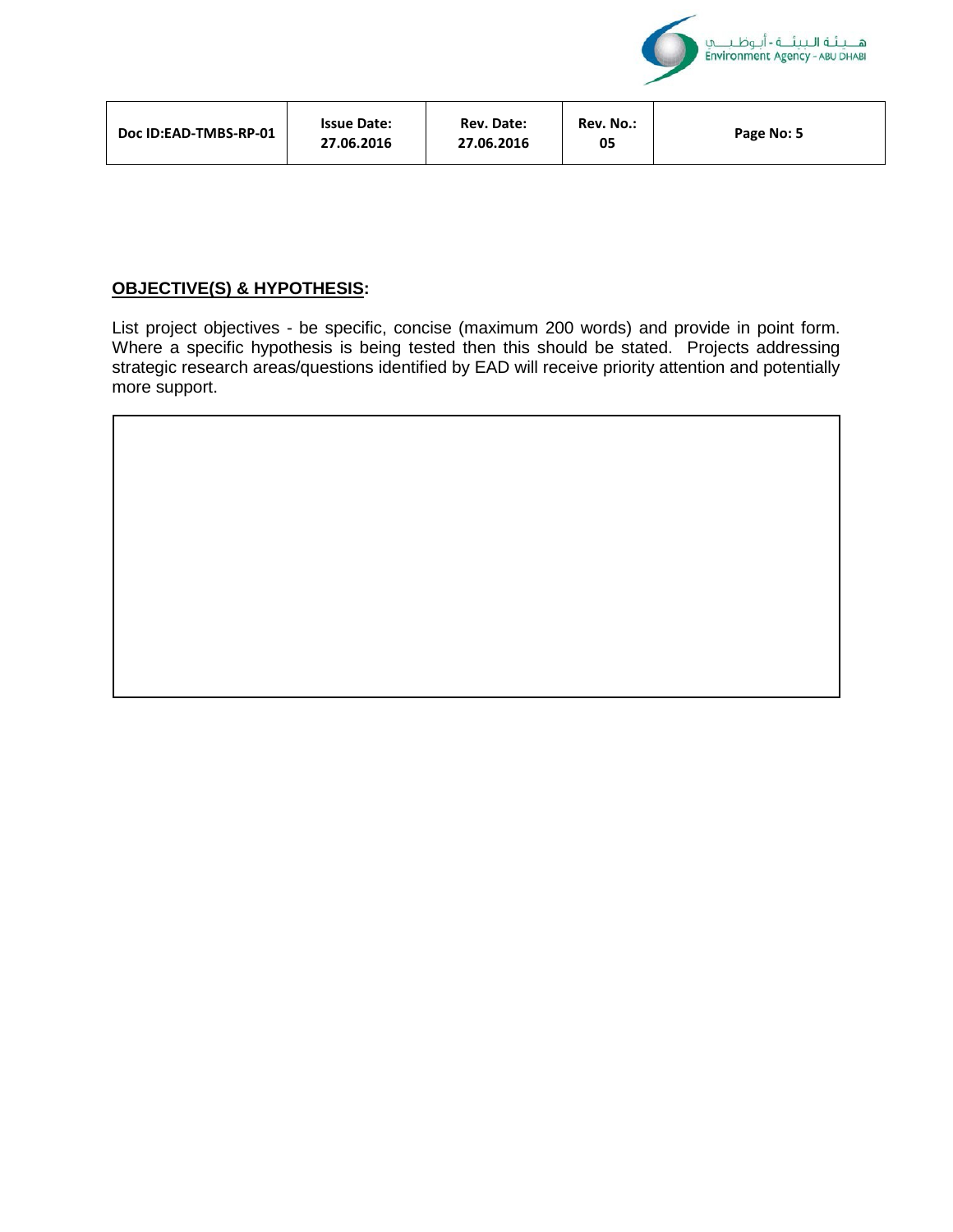

| Doc ID:EAD-TMBS-RP-01 | <b>Issue Date:</b><br>27.06.2016 | Rev. Date:<br>27.06.2016 | Rev. No.:<br>05 | Page No: 6 |
|-----------------------|----------------------------------|--------------------------|-----------------|------------|
|-----------------------|----------------------------------|--------------------------|-----------------|------------|

#### **RATIONALE:**

Provide a background to and rationale for the project (maximum 1000 words). State the management/research problem or information deficit, and how the project will help solve the problem. Making reference to the literature indicate the extent to which the subject has already been researched.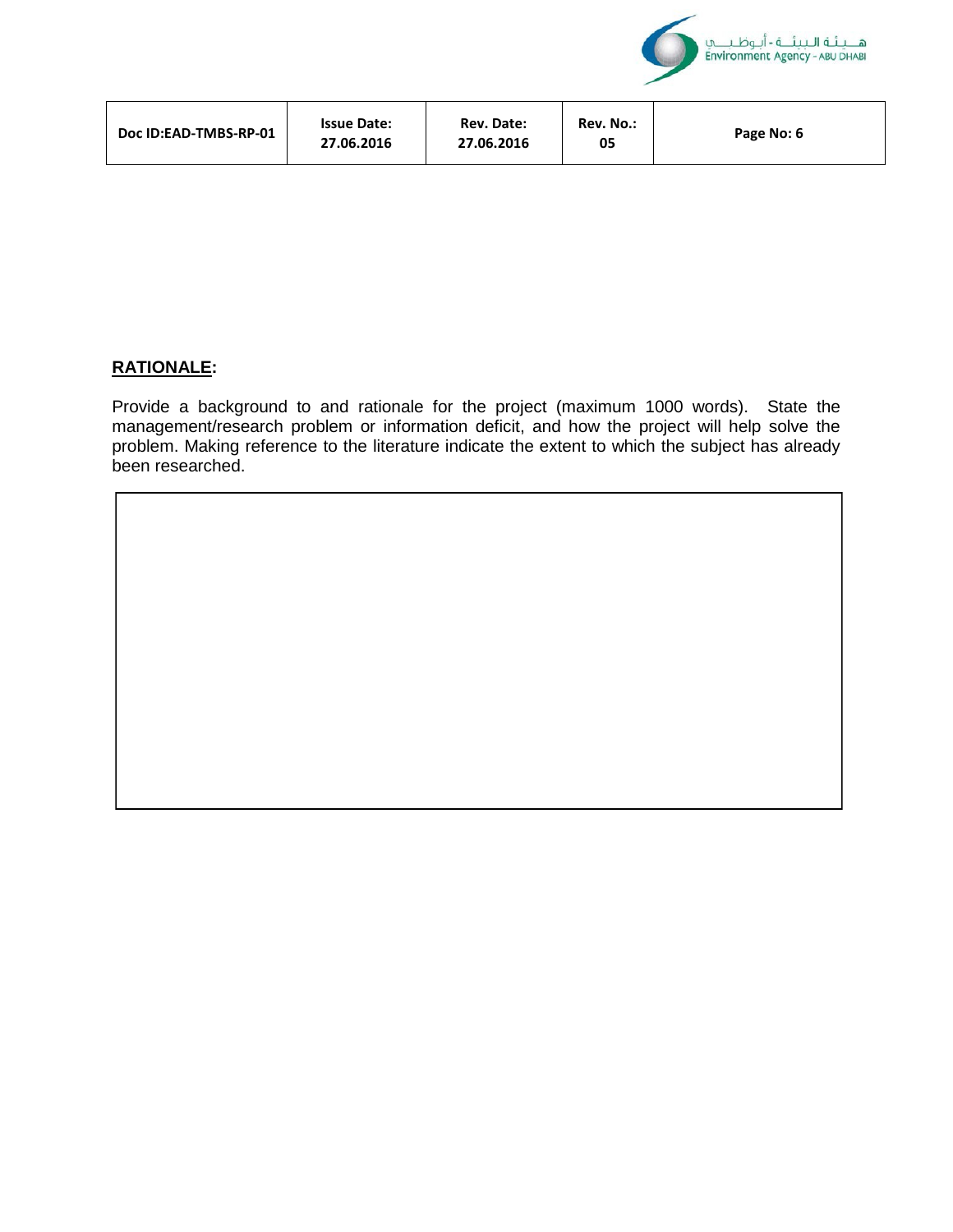| Doc ID:EAD-TMBS-RP-01 | <b>Issue Date:</b><br>27.06.2016 | <b>Rev. Date:</b><br>27.06.2016 | Rev. No.:<br>05 | Page No: 7 |
|-----------------------|----------------------------------|---------------------------------|-----------------|------------|
|                       |                                  |                                 |                 |            |

هـ بيئة الـبيئــة - أبوظنا Environment Agency - ABU DHABI

#### **METHODS:**

Describe the data collection and analysis methods and equipment used, with particular attention to, and justification for, (1) the type of sampling proposed (will there will be any destructive sampling?) and (2) to the requirement for the placement of short - or long term structures/traps/markers etc. in the field. Methods must conform to acceptable scientific standards.

*Protected areas are sanctuaries for wildlife and a strong motivation for research that is manipulative or that in any way disturbs wildlife will need to be provided. All research should use the least invasive methods possible. Where research is not dependant on protected areas then you may be encouraged to work outside protected areas.*

*NOTE: Part 2 of this form must be completed if any assistance, data or voucher specimens are requested from EAD. Part 3 of this form must be completed if any live or dead organisms are to be captured/marked/collected/exported.*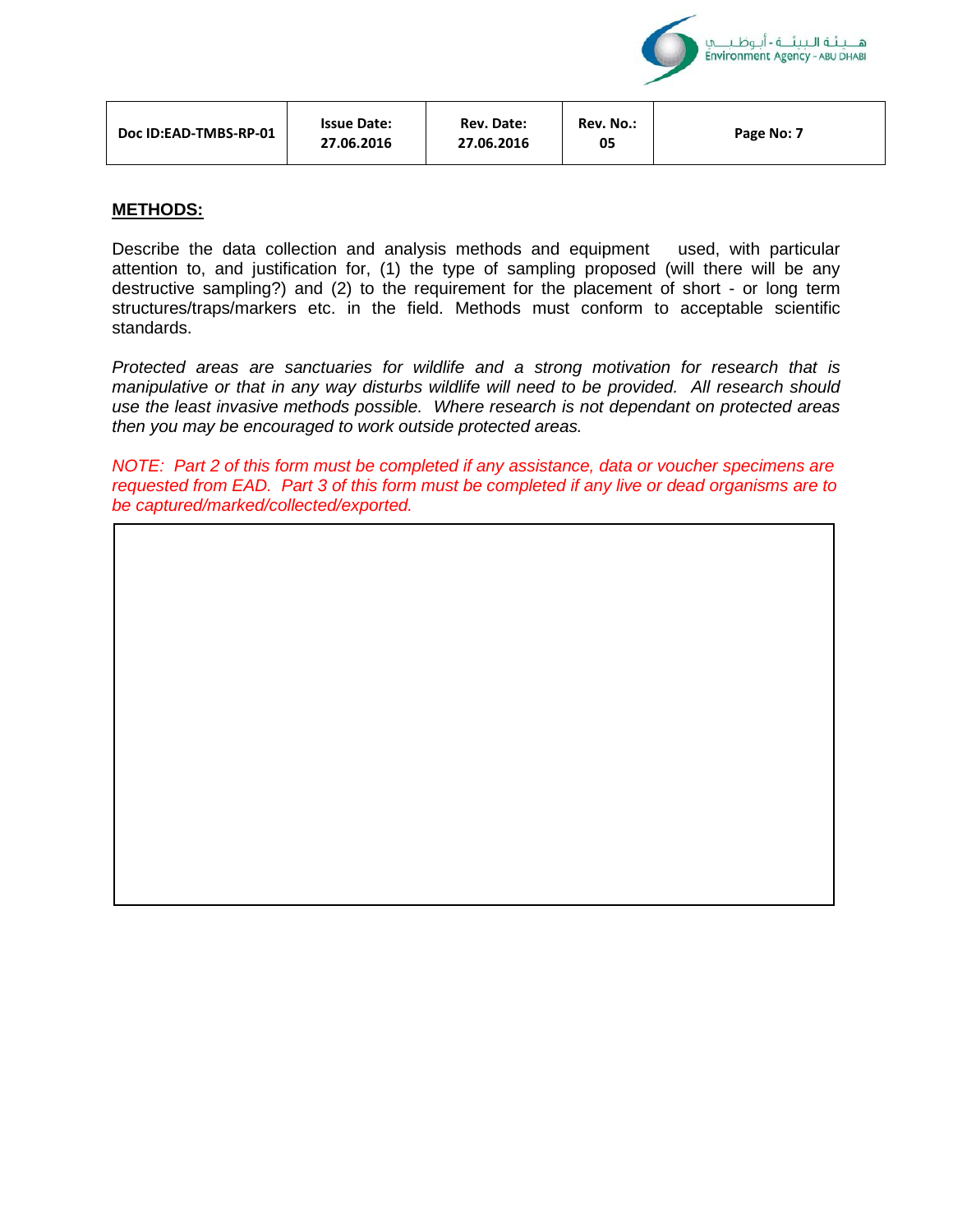

## **KEY WORDS:**

*Provide a comprehensive list of key words in terms of: 1. broad subject area; 2. specific subject area; 3. taxa [common names and scientific names]; and 4. Locality/geographical scope.*

## **STUDY AREA(S):**

Indicate the geographical extent of the study area; specify all Abu Dhabi protected areas where research/collection will be conducted. EAD may engage with you to identify alternative protected areas or sites to conduct the research. You may provide this information by attaching/uploading a clearly labelled and georeferenced map (shapefiles, jpeg or kmz file)

#### **STUDY SCHEDULE:**

Initial starting date for the study:

Estimated date the entire study will be complete and when final report/thesis/publication will be provided:

> Estimated completion: Estimated final report: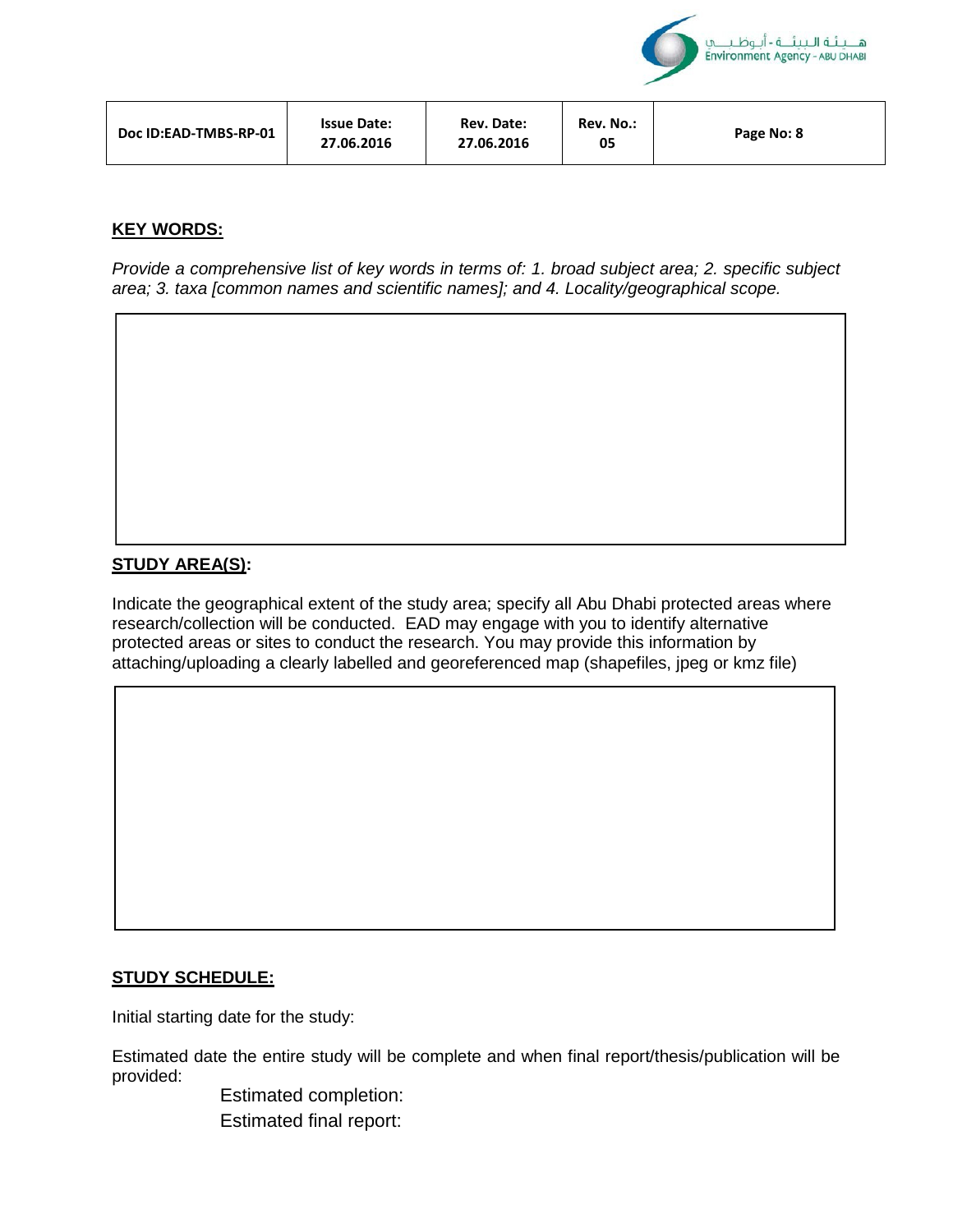

| Doc ID:EAD-TMBS-RP-01 | <b>Issue Date:</b><br>27.06.2016 | Rev. Date:<br>27.06.2016 | Rev. No.:<br>05 | Page No: 9 |
|-----------------------|----------------------------------|--------------------------|-----------------|------------|
|-----------------------|----------------------------------|--------------------------|-----------------|------------|

## **FIELD SCHEDULE:**

Proposed commencement date of field work:

Proposed completion date of field work:

## **REPORTING PROCESS:**

Give brief details of the envisaged reporting process i.e. how will the project be reported (e.g. thesis, report, published paper or article).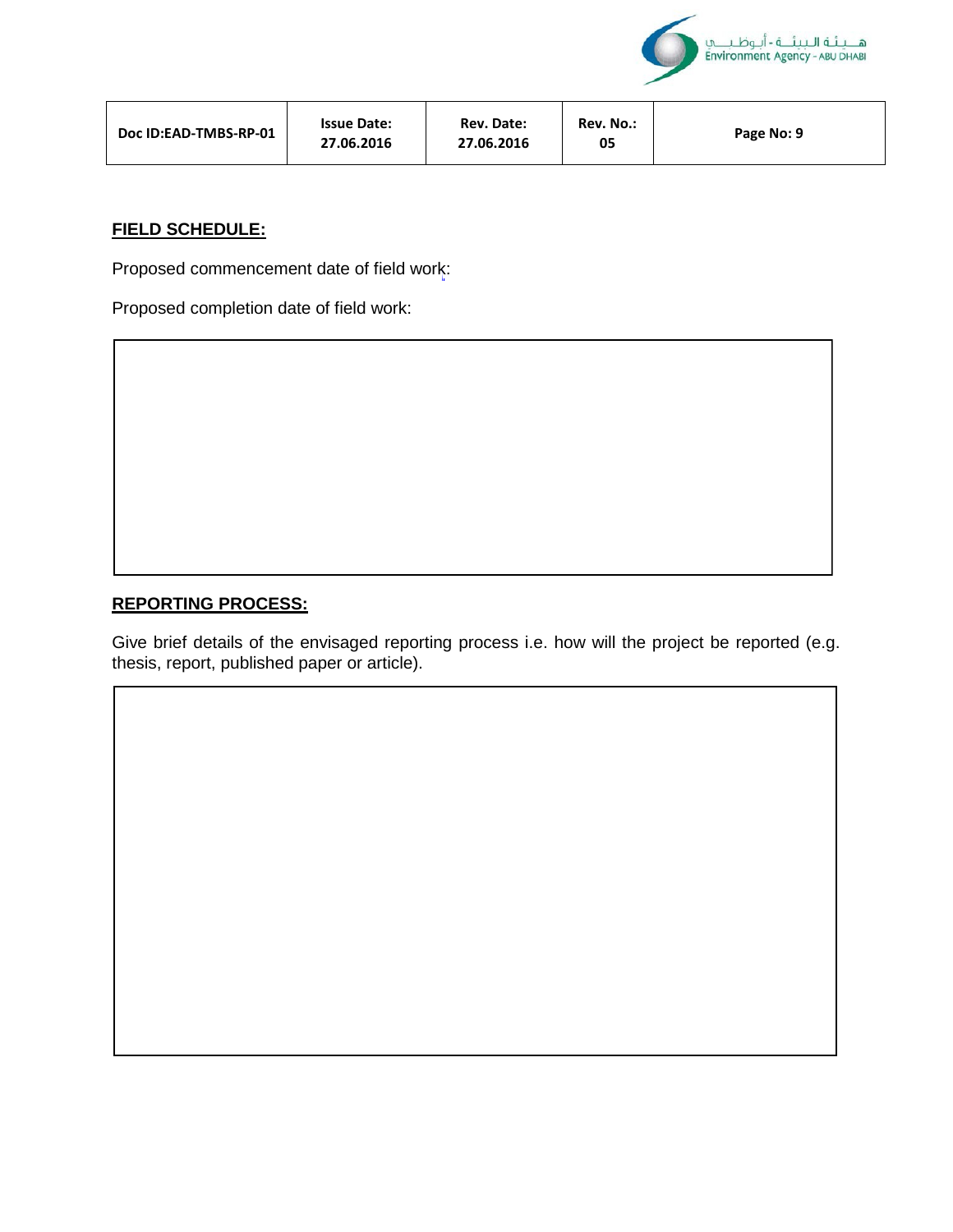

| Doc ID:EAD-TMBS-RP-01 | <b>Issue Date:</b><br>27.06.2016 | <b>Rev. Date:</b><br>27.06.2016 | Rev. No.:<br>05 | Page No: 10 |
|-----------------------|----------------------------------|---------------------------------|-----------------|-------------|
|-----------------------|----------------------------------|---------------------------------|-----------------|-------------|

## **ETHICS CLEARANCE (for projects involving animals):**

Does your institution have an Ethics Committee? Y / N. If yes, and if appropriate, has this research been supported by this committee? (Attach proof, explanation): Yes

## **POSSIBLE SENSITIVITIES:**

Are you aware of any social/cultural sensitivities or living cultural heritage issues that need to be considered? Briefly discuss these and describe how they are going to be addressed during the project.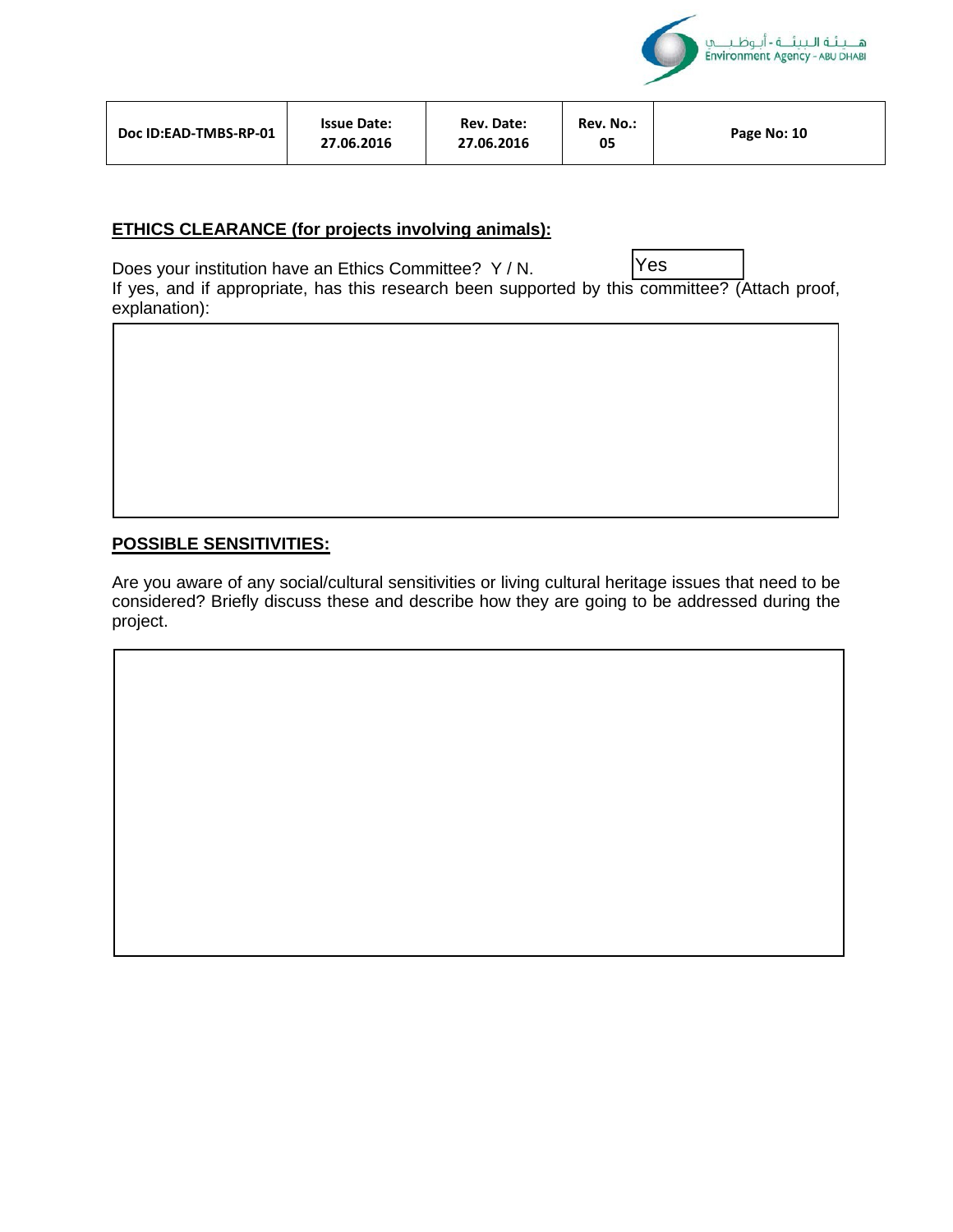

هـ بيئة الـبيئــة - أبوظنا Environment Agency - ABU DHABI

## **Part 2:**

*Please complete this part only if you are requesting any assistance, data or voucher specimens from EAD. If you do not require any assistance, data or specimens, please skip to Part 3.* 

## **ASSISTANCE REQUESTED FROM EAD:**

*Please note that all projects will be categorised and those that address EAD strategic research areas/questions will receive priority. Please also note that your request(s) for assistance may not be granted or be only partially met – it is the responsibility of the applicant to check what has been approved in the final acceptance letter and NOC.* 

#### **Entry to protected area:**

List the protected areas for which you would like to apply for access (entry is not guaranteed and is at EAD's discretion, entry to marine and coastal sites may also require authorisation by the Critical Infrastructure and Coastal Protection Authority (CICPA)).

#### **Manpower:**

*Please note that you will generally be required to be accompanied by a field ranger or other EAD staff when working in protected areas. Availability of staff is limited and this may become a limiting factor in conducting the research/sampling. Where staff is available you may be requested to offer training opportunities in return for being assisted and supported by EAD field staff.*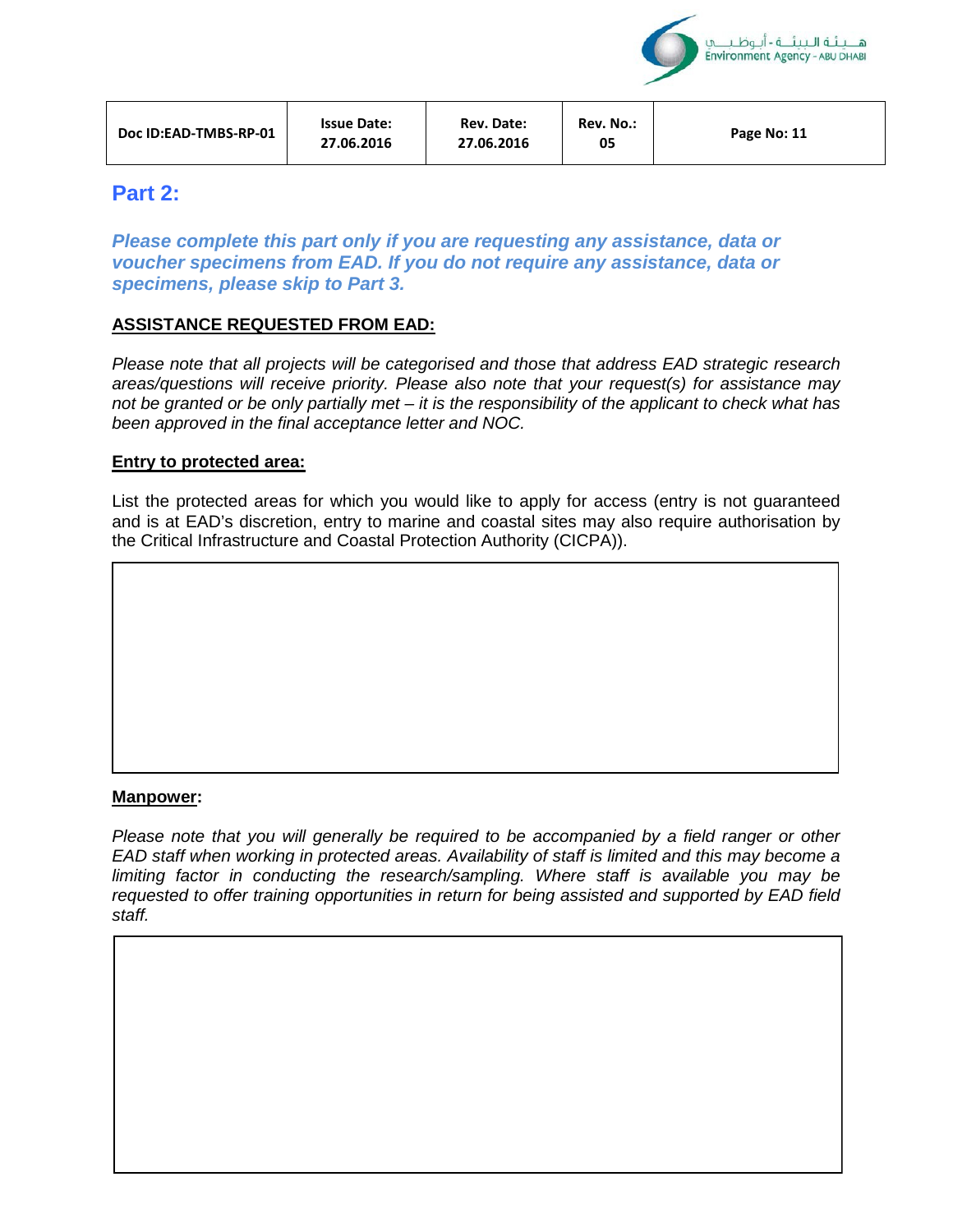

| Doc ID:EAD-TMBS-RP-01 | <b>Issue Date:</b><br>27.06.2016 | Rev. Date:<br>27.06.2016 | Rev. No.:<br>05 | Page No: 12 |
|-----------------------|----------------------------------|--------------------------|-----------------|-------------|
|-----------------------|----------------------------------|--------------------------|-----------------|-------------|

## **Data:**

Do you require data from EAD? Y / N



If yes, indicate your needs in detail (type, format, etc.):

*NOTE: This does not guarantee that the data requested will be provided. When data is obtained from EAD, the source of the data must be acknowledged in the resulting publication and the draft must be submitted for EAD review prior to being published. Additional conditions governing data sharing will be specified in the Data Sharing Agreement. The provision of any EAD data requires that the Data Sharing Agreement be completed and signed before any data is provided to the applicant.* 

## **Biological Material Request:**

Do you require any biological material (voucher specimens or tissue samples) from EAD collections (details in Annexe I)?

Y/ N No

If yes, please indicate in detail your needs (type, form, quantity, other etc.):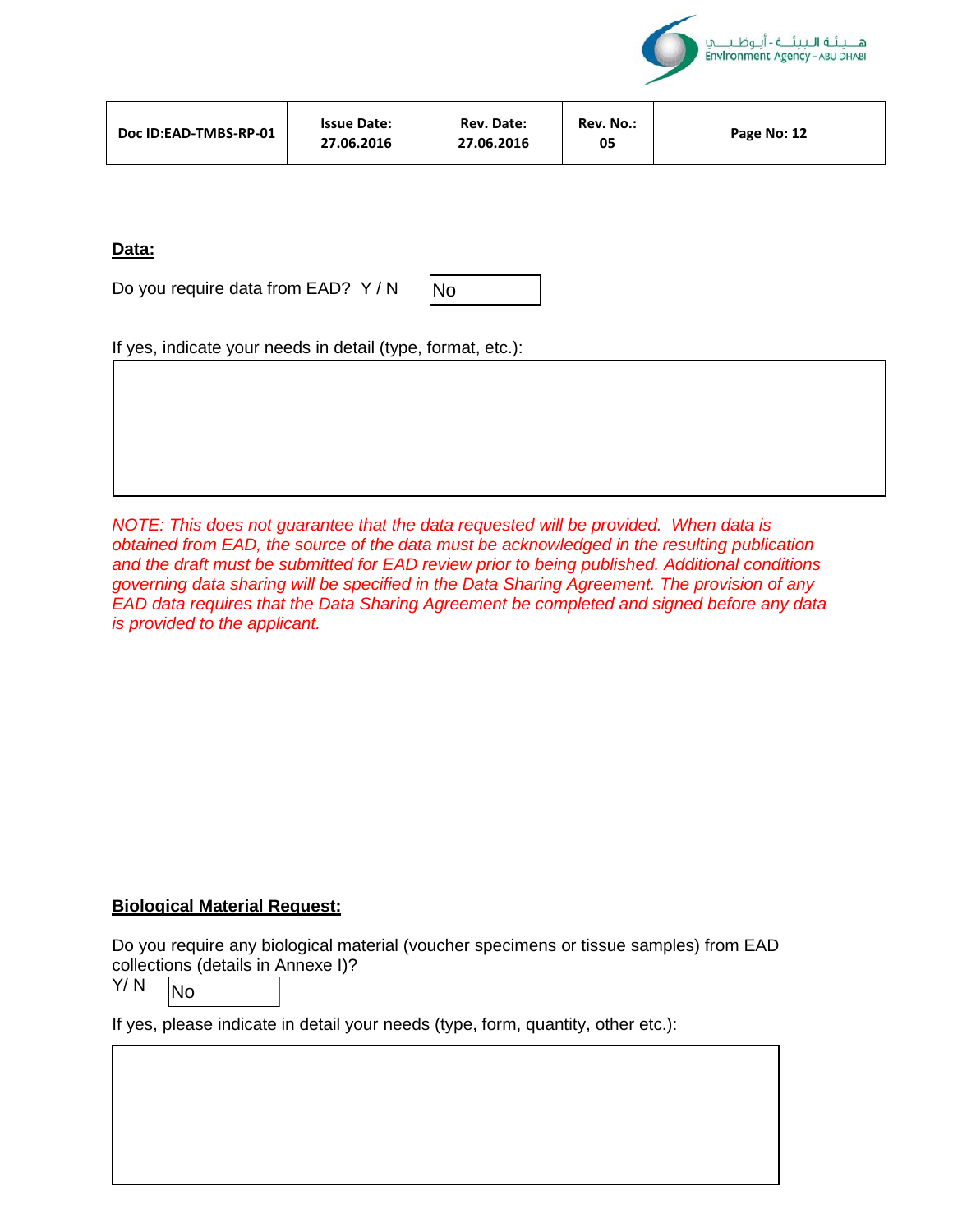

| Doc ID:EAD-TMBS-RP-01 | <b>Issue Date:</b><br>27.06.2016 | Rev. Date:<br>27.06.2016 | Rev. No.:<br>05 | Page No: 13 |
|-----------------------|----------------------------------|--------------------------|-----------------|-------------|
|-----------------------|----------------------------------|--------------------------|-----------------|-------------|

Kindly provide details of what specimens you need, their type, form, quantity and their uses:

Will these specimens/tissue samples be transported outside the UAE? Y/N If yes, please specify the destination and the purpose of the transfer:

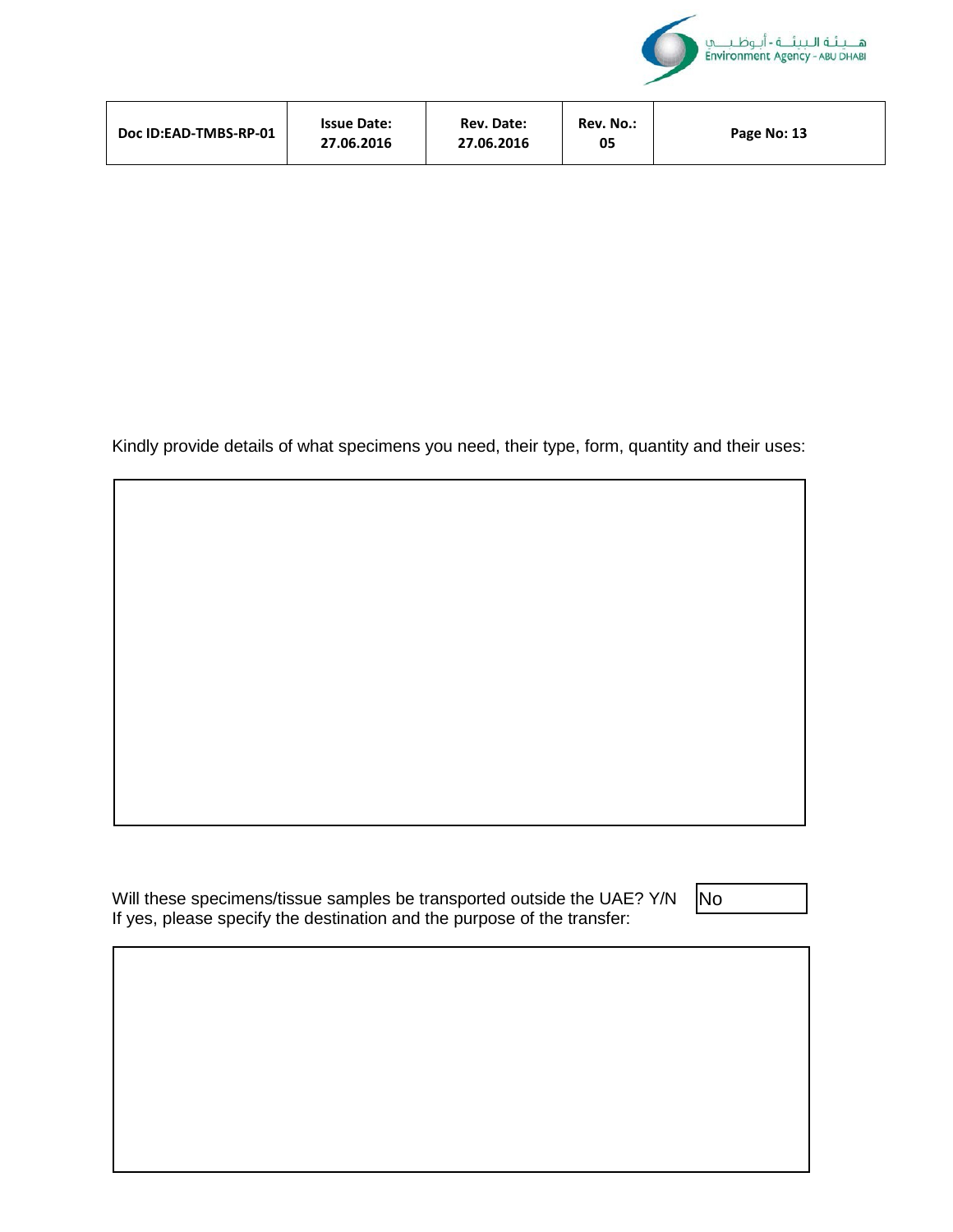

| Doc ID:EAD-TMBS-RP-01 | <b>Issue Date:</b><br>27.06.2016 | Rev. Date:<br>27.06.2016 | Rev. No.:<br>05 | Page No: 14 |
|-----------------------|----------------------------------|--------------------------|-----------------|-------------|
|-----------------------|----------------------------------|--------------------------|-----------------|-------------|

| Will the sample/material be consumed, processed or modified? $Y/N$ $N_0$ |  |
|--------------------------------------------------------------------------|--|
| If yes, please specify                                                   |  |

*NOTE: The sharing of voucher specimens is governed by the conditions set out in the Research Collaboration Agreement and is specific to the strictly non-commercial uses of the associated research project. Voucher specimens must be returned to EAD in their original form. Transfer of any voucher specimens or tissue samples outside the country requires additional permission from the Ministry of Climate Change and Environment.*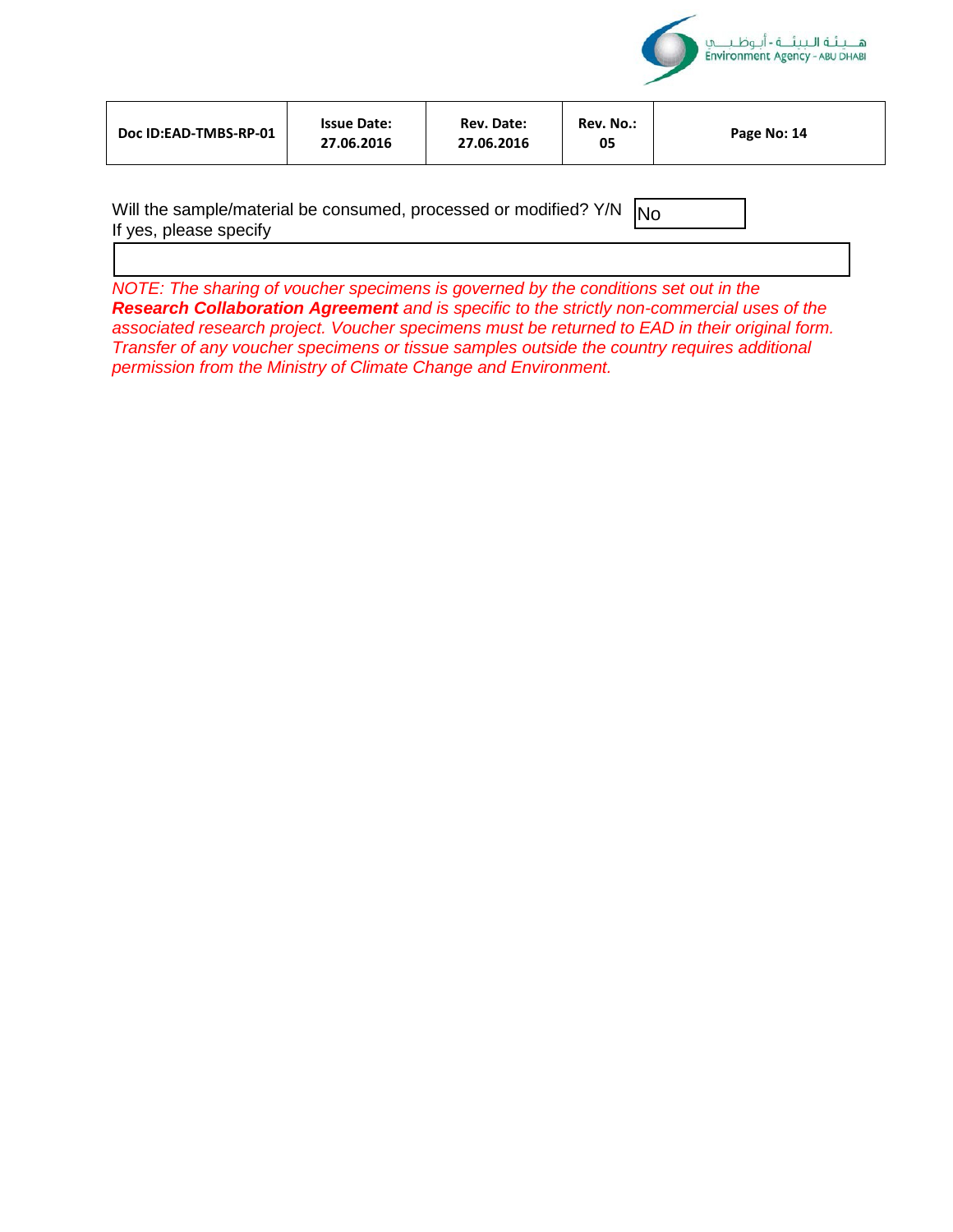| Doc ID:EAD-TMBS-RP-01 | <b>Issue Date:</b><br>27.06.2016 | Rev. Date:<br>27.06.2016 | Rev. No.:<br>05 | Page No: 15 |
|-----------------------|----------------------------------|--------------------------|-----------------|-------------|
|-----------------------|----------------------------------|--------------------------|-----------------|-------------|

هـ بنـنَـة الـبينَــة - أنـوظـنـ Environment Agency - ABU DHABI

# *Part 3:*

*Please fill out this section only if your project involves specimen collection. If you will not be collecting biological specimens, please skip to Part 4.*

## **COLLECTED TAXA, NUMBERS, ACTIVITIES & SITES:**

What organisms do you want to observe/capture/sample/mark/collect, and approximately what number (and age and sex breakdown where appropriate) of each taxon are required to be captured/sampled/marked/collected? Please complete table below, one row per taxon, add rows if necessary. In some cases only Genus, Family or Order can be listed; general bird ringers should list all species of birds. List each protected area and/or describe each area where each taxon will be collected.

*If the research involves looking at invasive species then special care must be taken to ensure they are not encouraged to spread within the country. Specific conditions for handling the species will be included in the NOC.* 

*If the work is being conducted on species listed on the IUCN Red List, CITES Appendix I or CMS Appendix I, then the applicant must provide further details and evidence that the sampling protocol is non detrimental to the species. Other species not included in these classifications may still require a non-detrimental study, if local EAD assessments have found that they are particularly rare or sensitive. This will be specified after receipt and review of the application form.* 

| Taxon<br>Scientific<br>name | <b>Common</b><br>name | Threat<br><b>Status</b><br>(IUCN Red<br>List status,<br>CITES,<br>CMS) | <b>Number</b><br>(and age &<br>sex where<br>appropriate) | Type of Activity | Protected<br>area(s)/ Area |
|-----------------------------|-----------------------|------------------------------------------------------------------------|----------------------------------------------------------|------------------|----------------------------|
|                             |                       |                                                                        |                                                          |                  |                            |
|                             |                       |                                                                        |                                                          |                  |                            |
|                             |                       |                                                                        |                                                          |                  |                            |
|                             |                       |                                                                        |                                                          |                  |                            |
|                             |                       |                                                                        |                                                          |                  |                            |
|                             |                       |                                                                        |                                                          |                  |                            |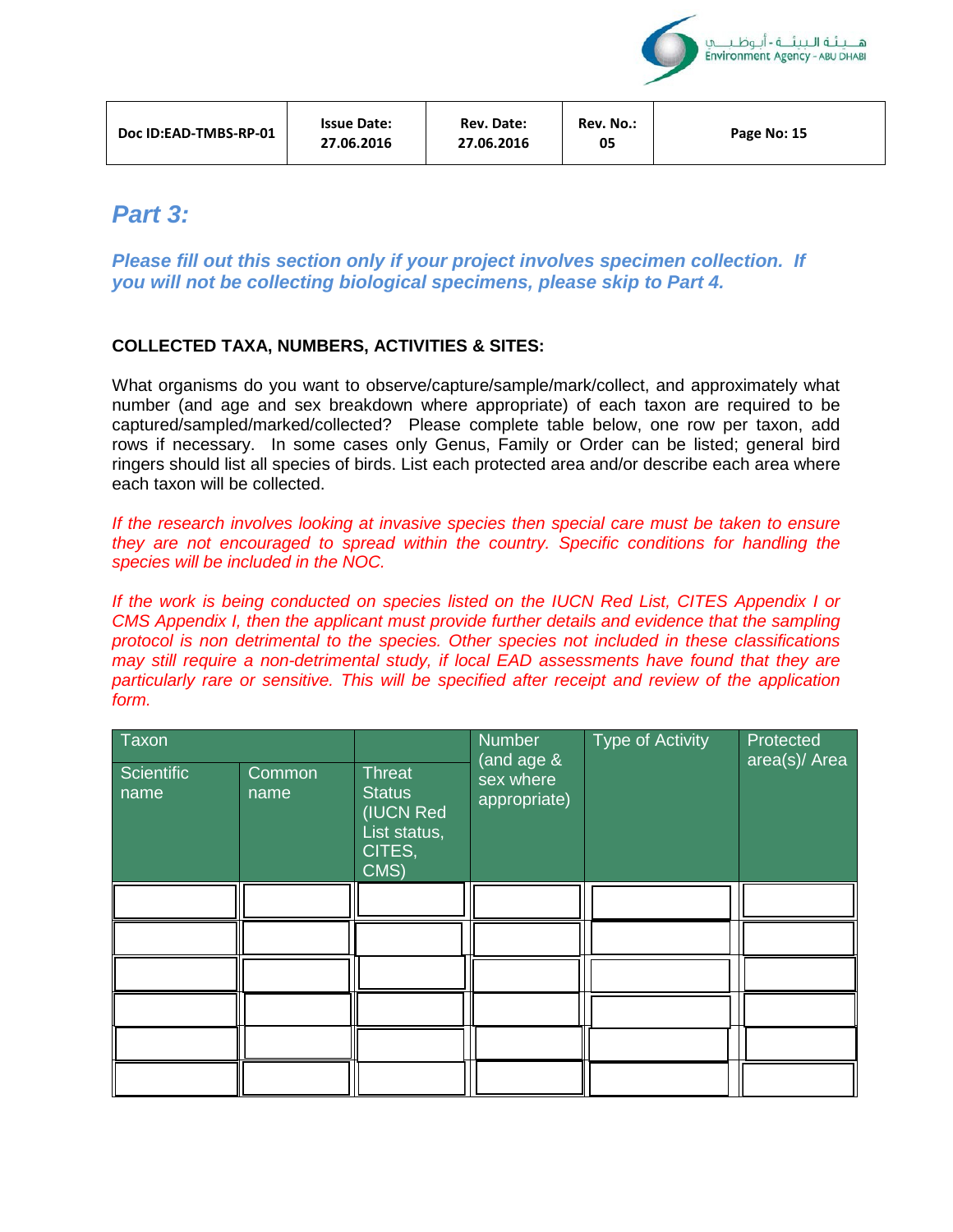

| <b>Issue Date:</b><br>Doc ID:EAD-TMBS-RP-01<br>27.06.2016 | Rev. Date:<br>27.06.2016 | Rev. No.:<br>05 | Page No: 16 |
|-----------------------------------------------------------|--------------------------|-----------------|-------------|
|-----------------------------------------------------------|--------------------------|-----------------|-------------|

Types of activity: observe, collect; capture; capture & release; mark; mark & release; keep in captivity; export; transport; posses.

*Note: In the case of 'collect' indicate whether complete organisms, or samples/parts thereof, will be taken; in the case of the latter indicate which part(s) e.g. blood, leaf, toe clipping et*c.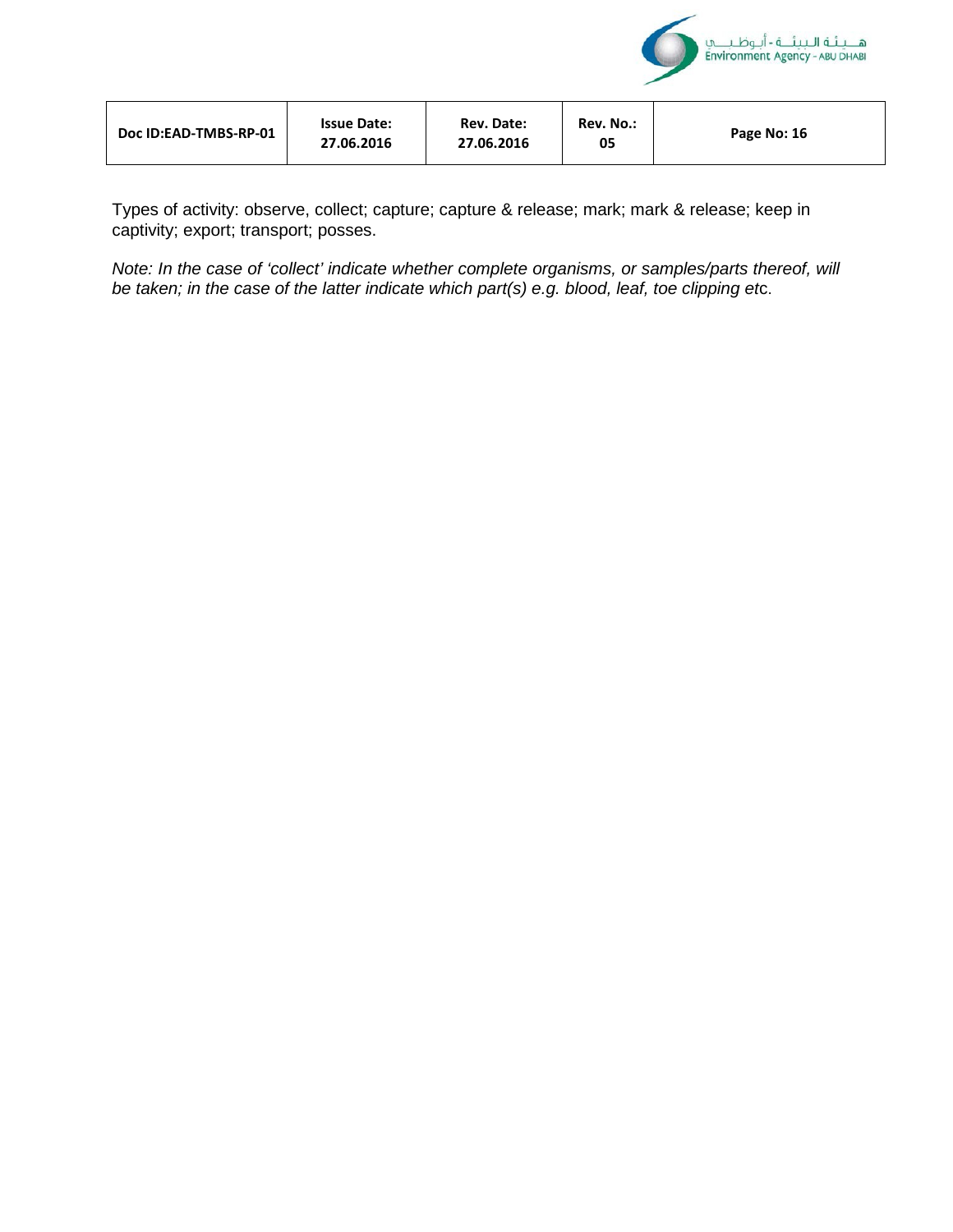

| Doc ID:EAD-TMBS-RP-01 | <b>Issue Date:</b><br>27.06.2016 | <b>Rev. Date:</b><br>27.06.2016 | Rev. No.:<br>05 | Page No: 17 |
|-----------------------|----------------------------------|---------------------------------|-----------------|-------------|
|                       |                                  |                                 |                 |             |

#### **JUSTIFICATION FOR COLLECTION:**

Justify the number of samples required. Will this have any detrimental effect on the populations from which the specimens are taken? Please give evidence (e.g. references, data on population sizes and sustainable yields) in support of your statements wherever possible. Will the collection of specimens be biased towards any sex or age group?

If you propose to collect or capture and release animals, what methods and types of trap will you use and what measures will you take to prevent habitat destruction, death or injury, introduction of disease into wild populations, and/or any other undesirable effects?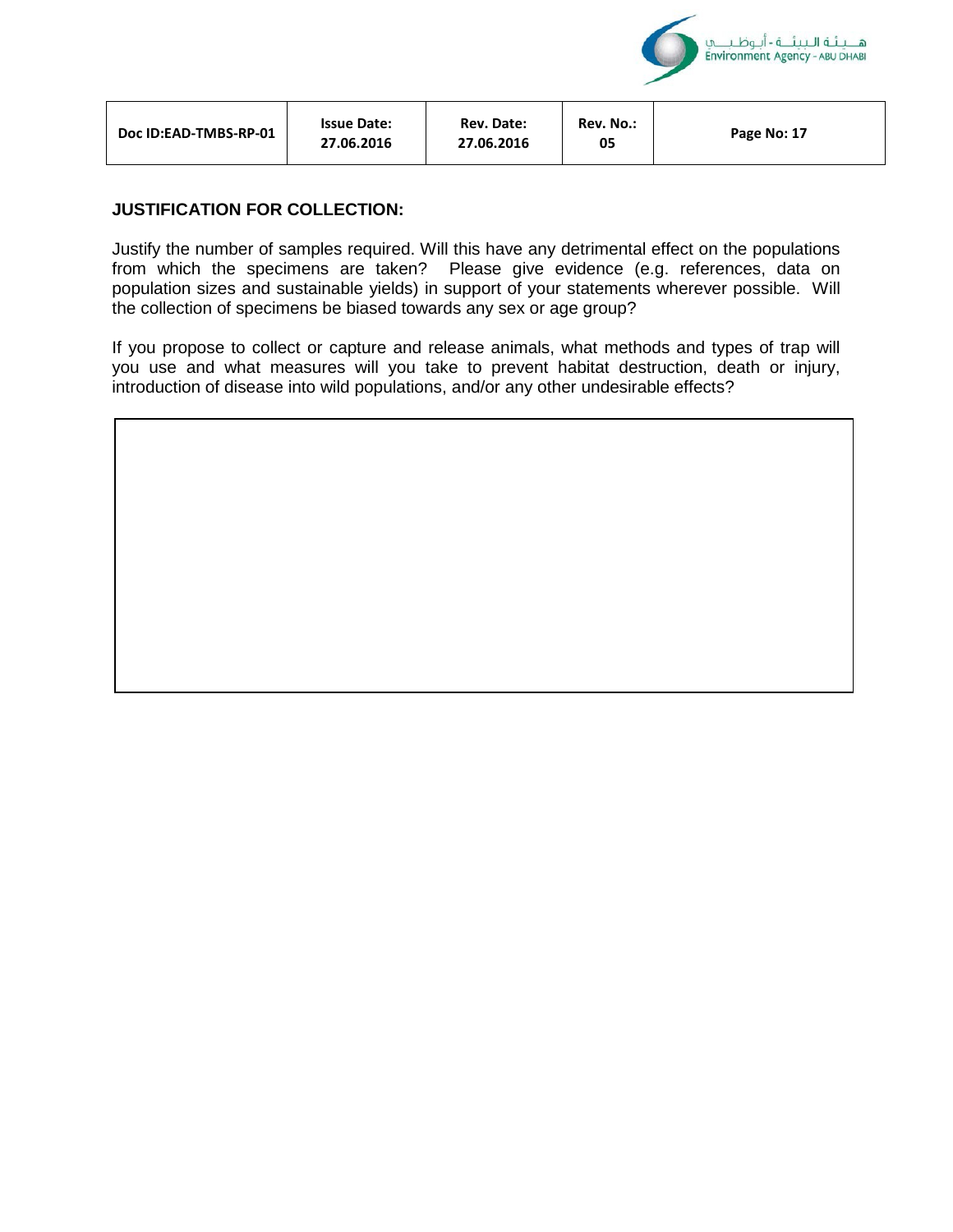

| <b>Issue Date:</b><br>Doc ID:EAD-TMBS-RP-01<br>27.06.2016 | <b>Rev. Date:</b><br>27.06.2016 | Rev. No.:<br>05 | Page No: 18 |
|-----------------------------------------------------------|---------------------------------|-----------------|-------------|
|-----------------------------------------------------------|---------------------------------|-----------------|-------------|

## **BY-CATCH:**

Will there be any by-catch? If so, what measures will be put in place to minimize and/or make maximum use of this by-catch? What taxa will the by-catch likely consist, and give an indication of the numbers of non-target organisms that may be involved.



*Biological specimens collected as part of a research project may not be traded and must be lodged within a registered collection/established institution. When no equipped local institution is available, the specimens may be housed overseas provided that EAD is formally informed. The overseas institutions must provide an agreement letter stating that the UAE government may request that the specimens be repatriated at any time.* 

Please indicate where the specimens will be deposited, and **attach a letter from the relevant UAE or overseas institution confirming that they will accept specimens that will be submitted and agree to repatriating the specimens upon request by the UAE government (in the case of overseas institutions).**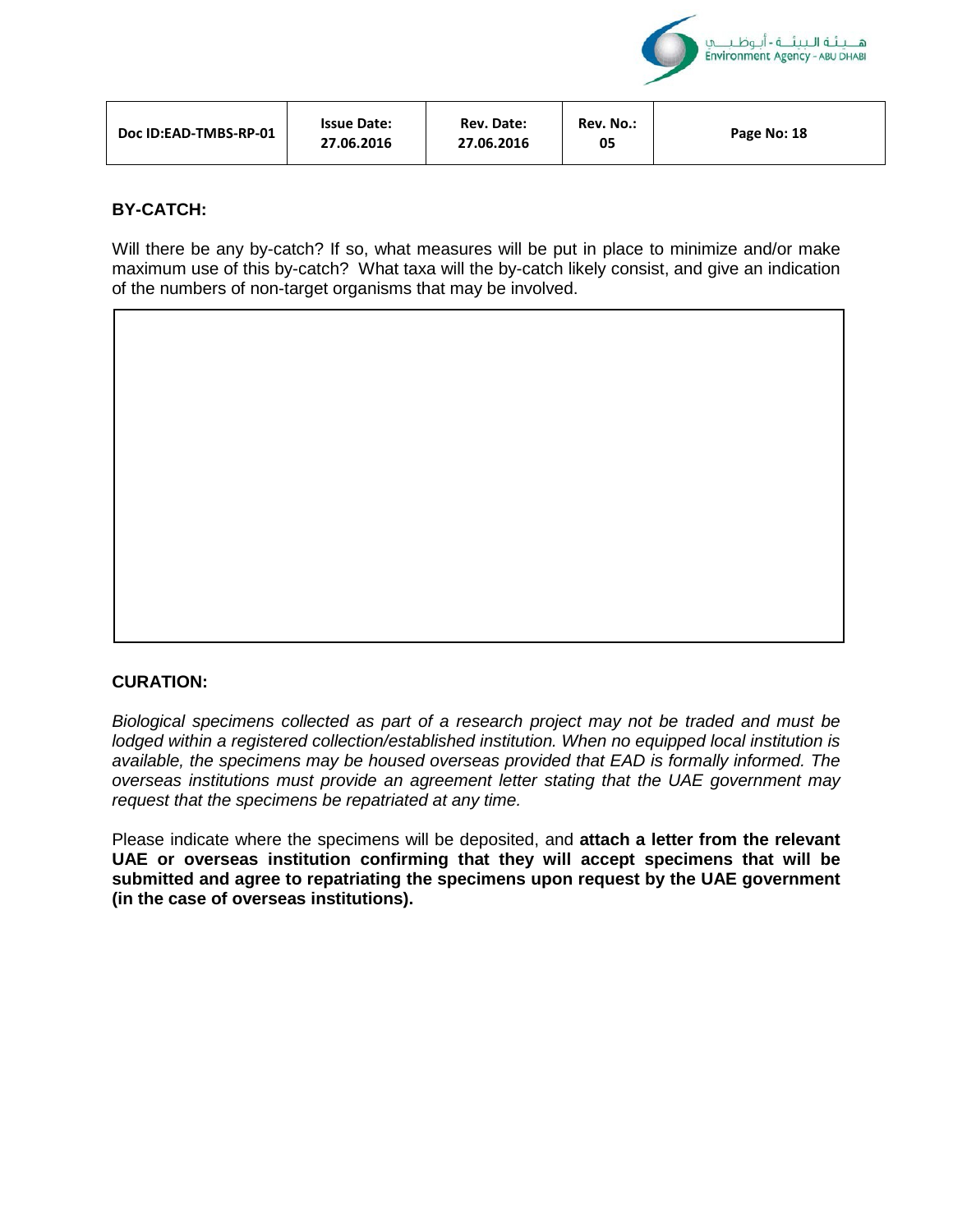

| Doc ID:EAD-TMBS-RP-01 | <b>Issue Date:</b><br>27.06.2016 | <b>Rev. Date:</b><br>27.06.2016 | Rev. No.:<br>05 | Page No: 19 |
|-----------------------|----------------------------------|---------------------------------|-----------------|-------------|
|-----------------------|----------------------------------|---------------------------------|-----------------|-------------|

# **Part 4:**

## **ADDITIONAL AUTHORISATIONS REQUIRED:**

EAD may request proof of these additional documents at the application stage and any subsequent stage of the program, if applicable:

- *Live Specimen Import or Export or parts thereof requires an export permit from the Ministry of Climate Change and Environment (MoCCE)*
- *CITES listed species require CITES certificates to be issued from the MoCCE.*
- *Any activities involving Drones requires the authorisation of the United Arab Emirates Civil Aviation Authority*
- *Activities in certain marine or coastal areas require security permits by the Critical Infrastructure Coastal Protection Authority.*
- *Activities in private islands or lands require written permission from the land owner's office.*
- *Activities in culturally and archaeologically significant sites will require prior review by the Abu Dhabi Tourism and Culture Authority.*